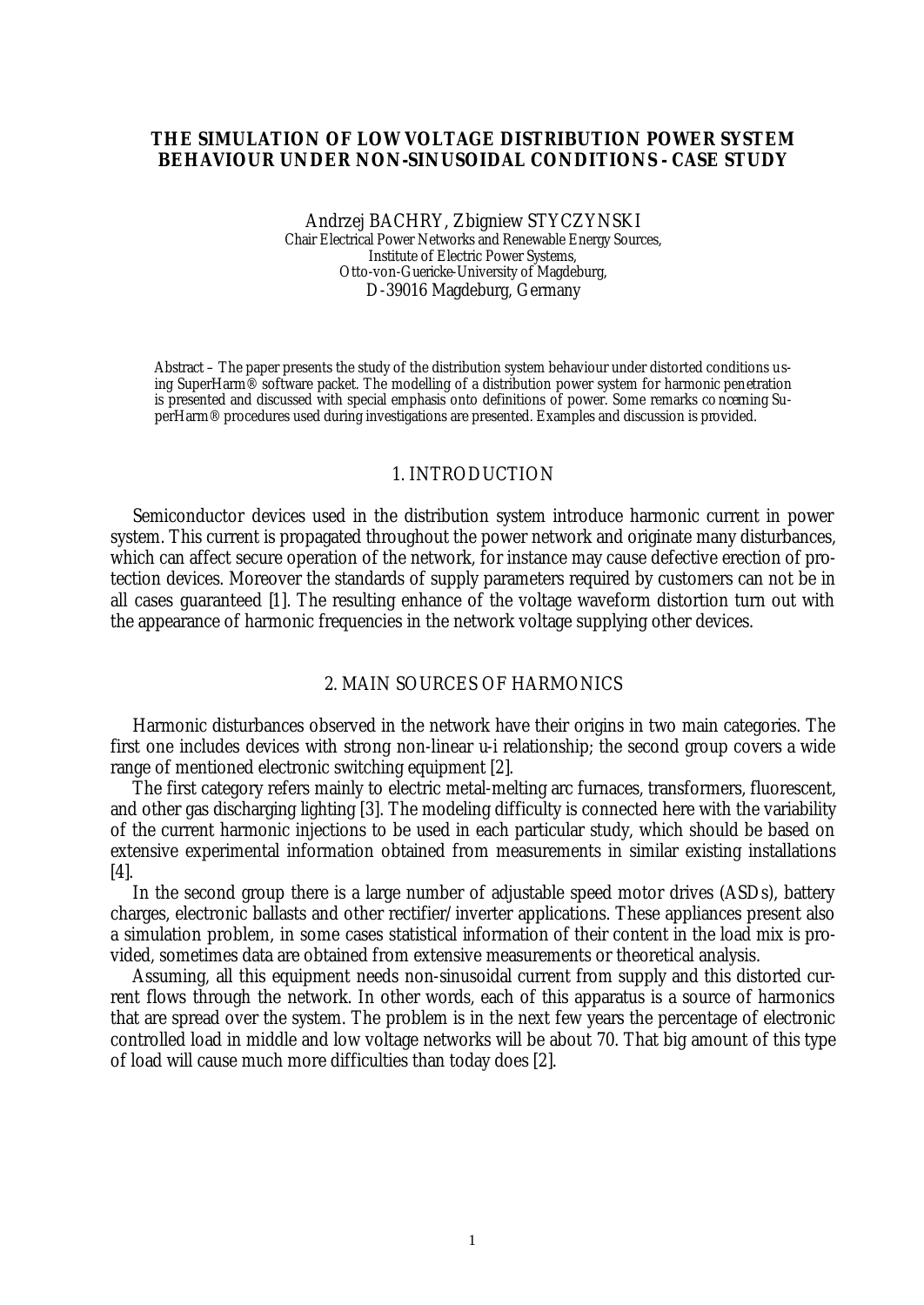## 3. HARMONIC STANDARDS AND DEFINITIONS OF POWER

In view of the widespread use of power electronic equipment connected to utility systems, various national and international agencies have proposed limits on harmonic current injection into the system by this equipment [5, 6]. There are several measures, which are the main definitions for most common indication of harmonics presence like *Total Harmonic Distortion* (*THD*), which can be obtained for either voltage or current, and *Total Demand Distortion* (*TDD*) used during calculation of current distortion at the point of common coupling between customer and utility.

There are also calculated other indices, such as *Telephone Influence Factor* (*TIF*) and *K – factor*. The first one is used to measure telephone interference, the second to describe the impact of harmonics on losses and is often used in de-rating of equipment, e.g. transformers [5].

Power properties of circuits with non-sinusoidal waveforms are nowadays strongly discussed [7, 8, 9]. There is still no consensus in the interpretation and definition of non-active powers in circuits with distorted and/or unbalanced voltages and currents. Therefore three main methods of power resolution were chosen namely that of Budeanu, Czarnecki, and the IEEE Working Group and compared for power calculations at main bus in low voltage distribution system.

### *Main aspects of Budeanu power definitions*

Representing voltage and current as complex, root-mean-square scaled, time dependent quantities [10]:

$$
u(t) = \sqrt{2}Re\left\{\sum_{n} u_n(t)\right\} \text{ and } i(t) = \sqrt{2}Re\left\{\sum_{n} i_n(t)\right\},\tag{1}
$$

where:

$$
\mathbf{u}_{n}(\mathbf{t}) = \mathbf{U}_{n} \cdot e^{j(\hat{\mathbf{m}} \ t + \hat{\mathbf{a}}_{n})} \text{ and } \mathbf{i}_{n}(\mathbf{t}) = \mathbf{I}_{n} \cdot e^{j(\hat{\mathbf{m}} \ t + \hat{\mathbf{a}}_{n})}
$$
(2)

are the constituent n-th order time-dependent complex, root-mean-square scaled quantities over the harmonic range,  $\alpha_n$  and  $\beta_n$  are the phase angles of the voltage and current, respectively. The total time-dependent real power (in all harmonic orders) can be defined as:

$$
p(t) = \sum_{n} \sqrt{2} \text{Re} \{\mathbf{u}_{n}(t)\} \cdot \sqrt{2} \text{Re} \{\mathbf{i}_{n}(t)\}.
$$
 (3)

When substituting in (3) for  $u_n(t)$  and  $i_n(t)$  from (2) and after manipulation we obtain:

$$
P = \sum_{n} U_{n} \cdot I_{n} \cdot \cos \mathbf{j}_{n} \,, \tag{4}
$$

which is an average power or *active power* with  $j_n = a_n - b_n$ . According to Budeanu the instantaneous imaginary power is defined as:

$$
q(t) = \sum_{n} \sqrt{2} \text{Re}\{\mathbf{u}_{n}(t)\} \cdot \sqrt{2} \text{Im}\{\mathbf{i}_{n}(t)^{*}\},\tag{5}
$$

where the asterisk denotes a vector of the conjugate values. Then, treated analogously, (5) leads to the average of this expression, which is termed by Budeanu as the *reactive power*:

$$
Q = \sum_{n} U_{n} \cdot I_{n} \cdot \sin \mathbf{j}_{n} . \tag{6}
$$

Since cosine-function in (4) forces *P* to be the arithmetic sum of the real powers in all harmonic orders, the sine-function in (6) may result in a zero value for *Q*, while the constituent harmonic orders have non-zero values.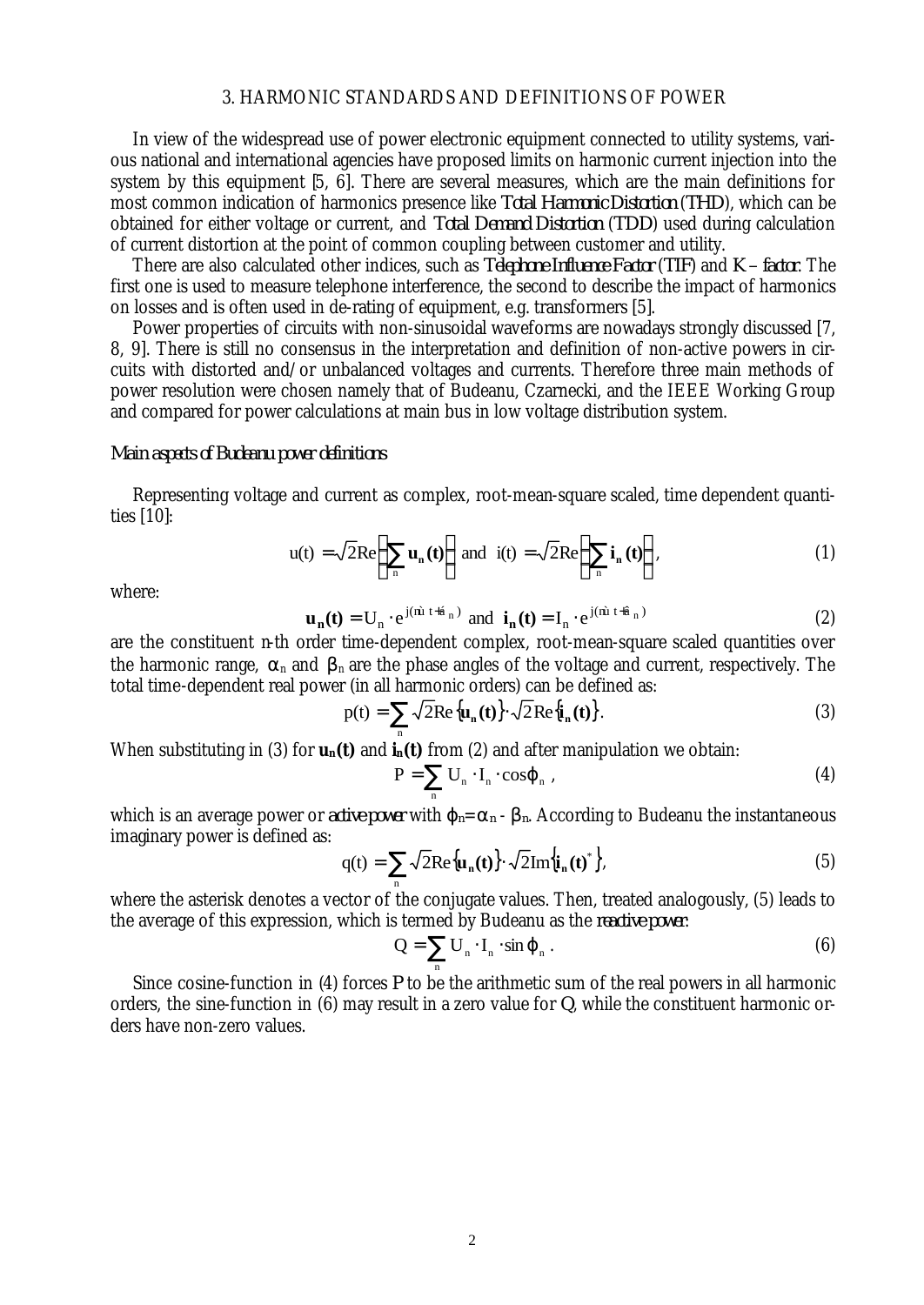### *Czarnecki power resolution*

To avoid misleading interpretation of non-active powers under distorted and/or unbalanced conditions Czarnecki has proposed another concept of power resolution in circuits with nonsinusoidal waveforms [7].

This theory bases on the decomposition of currents into orthogonal components. Non-active powers are then defined as the product of the rms value of voltage by the rms value of current components. Since the currents, active and reactive powers do not change with the change of the voltage reference in three-phase circuits, an increase in the apparent power with the load unbalance should be explained in terms of the current rms value [11].

Decomposition bases on the partitioning of the set of *N* harmonic orders into two subsets *N<sup>A</sup>* and *NB*, namely:

if 
$$
P_n \ge 0
$$
 then  $n \in N_A$   
if  $P_n < 0$  then  $n \in N_B$  (7)

where  $P_n$  is the active power transmitted from the source to the load at the *n*-order harmonic frequency amounts to:

$$
P_n = \text{Re}\{\mathbf{S}_n\} = \text{Re}\{\mathbf{U}_n^T \cdot \mathbf{I}_n^*\},\tag{8}
$$

in which the vectors of voltages and currents are calculated as complex root mean square values for each harmonic frequency. In three-phase circuits these quantities can be obtained for line-to ground voltages and line currents:

$$
\mathbf{U}_{n} = [\mathbf{U}_{Rn}, \mathbf{U}_{Sn}, \mathbf{U}_{Tn}]^{T}, \mathbf{I}_{n} = [\mathbf{I}_{Rn}, \mathbf{I}_{Sn}, \mathbf{I}_{Tn}]^{T}.
$$
\n(9)

An explanation for this decomposition lies in the direction of the energy flow. When the load is passive, linear, and time-invariant, then each of harmonic active power  $P_n$  can not be negative. However, if any of these conditions is not fulfilled, the harmonic currents may be generated in the load, so that the energy at that frequency may be transmitted back to the source  $(P_n<0)$ . This decomposition also enables to decompose the current observed at the bus into two mutually orthogonal components [11], and their rms values fulfil the relationship:

$$
\|\mathbf{i}\|^2 = \|\mathbf{i}_A\|^2 + \|\mathbf{i}_B\|^2. \tag{10}
$$

Similar relationship for the voltage yields to the statement describing the *apparent power S*, which was first defined by Buchholz and then extended by Czarnecki:

$$
S^{2} = \left\| \mathbf{u} \right\|^{2} \cdot \left\| \mathbf{i} \right\|^{2} = S_{A}^{2} + S_{B}^{2} + S_{F}^{2}
$$
 (11)

with

$$
S_A = \left\| \mathbf{u}_A \right\| \cdot \left\| \mathbf{i}_A \right\|, S_B = \left\| \mathbf{u}_B \right\| \cdot \left\| \mathbf{i}_B \right\|, S_F = \sqrt{\left\| \mathbf{u}_A \right\|^2 \cdot \left\| \mathbf{i}_B \right\|^2 + \left\| \mathbf{u}_B \right\|^2 \cdot \left\| \mathbf{i}_A \right\|^2}.
$$
 (12)

The last quantity in (12) occurs also in single-phase circuits under distorted conditions and is called *forced apparent power*. From (11) can be observed that the presence of bi-directional transmission of active power reduces the transmitted useful power *P*, while increasing the apparent power *S* due to an increase in the voltage and current rms values. Continuing the decomposition of the current *i<sup>A</sup>* Czarnecki has separated next four orthogonal components bounded to separate power phenomena in such circuits [11]. The details can be found in several papers of Czarnecki.

## *IEEE Working Group definitions for powers*

The concept presented in [12], which is also similar in [13], bases on the main assumption that the object of transmission is to deliver as much of the power as possible through 50Hz positive sequence component to the consumer. Therefore it makes sense to separate the fundamental and the harmonic components from each other. Using the rms values of the voltage and current:

$$
U = \sqrt{\sum_{n} U_{n}^{2}}, \quad I = \sqrt{\sum_{n} I_{n}^{2}}
$$
 (13)

the harmonic rms-components can be separated into their fundamental and harmonic components: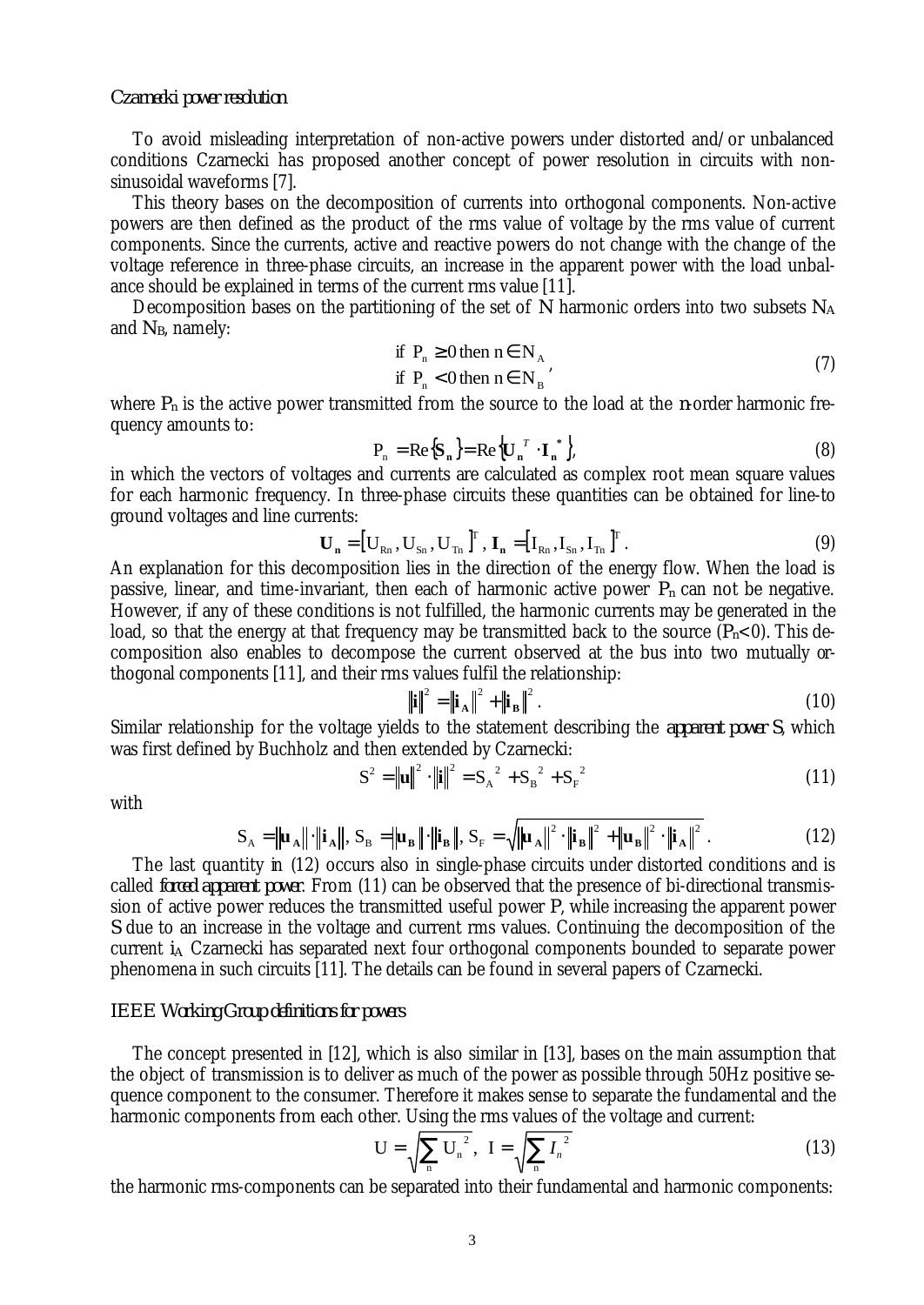$$
U^2 = U_1^2 + U_H^2, I^2 = I_1^2 + I_H^2,
$$
\n(14)

with:

$$
U_H^2 = \sum_{n \neq 1} U_n^2, I_H^2 = \sum_{n \neq 1} I_n^2,
$$
\n(15)

respectively. From (14) the *apparent power* is defined:

$$
S^{2} = (U \cdot I)^{2} = S_{1}^{2} + S_{N}^{2}. \qquad (16)
$$

And is divided into two main components, where *S1* is the *fundamental apparent power*, which is in turn resolved into the *fundamental active power*  $P<sub>1</sub>$  and *fundamental reactive power*  $Q<sub>1</sub>$  according to wellknown equation used under pure 50Hz sinusoidal conditions. The second component in (16) is named *non-fundamental apparent power SN*, and consists of three components:

$$
S_N^2 = (U_1 \cdot I_H)^2 + (U_H \cdot I_1)^2 + (U_H \cdot I_H)^2. \tag{17}
$$

Because of the fact, that the first component is the product of fundamental rms voltage and harmonic current, it is named *current distortion power*, and usually this is a dominant term in (17). The second term, thinking in similar way, is named *voltage distortion power*, and it is a reflection of the voltage distortion at the bus. The third term is called *harmonic apparent power SH*. Division (17) by *S1* yields to *normalized non-fundamental distortion power*, which can be drawn using the term defined in [5]:

$$
(S_N / S_1)^2 = (THDi)^2 + (THDu)^2 + (THDi \cdot THDu)^2.
$$
 (18)

For three phase situations the IEEE Working group introduces a term *system apparent power Se* or equivalent apparent power:

$$
S_e = 3 \cdot U_e \cdot I_e , \qquad (19)
$$

where

$$
U_e = \sqrt{\frac{U_a^2 + U_b^2 + U_c^2}{3}}, I_e = \sqrt{\frac{I_a^2 + I_b^2 + I_c^2}{3}}.
$$
 (20)

Voltages in (20) are line-to-neutral rms voltages calculated according to (13). Using the same approach as was used for the single-phase case, analogously named values for powers can be obtained.

# 4. MODELING OF DISTRIBUTION NETWORKS FOR ANALYSIS OF HARMONICS

The most common technique used for harmonic analysis is the frequency scan, in which frequency response at particular node or bus is calculated [3]. Typically a one per unit sinusoidal current is injected into the bus of interest and the voltage response is calculated using discrete frequency steps throughout the range of interest, according to equation:

$$
\mathbf{Y}_{n} \cdot \mathbf{U}_{n} = \mathbf{I}_{n},\tag{21}
$$

where  $I_n$  is the known current vector and  $U_n$  is the nodal voltage vector to be solved.

When more data are available the frequency scan can be extended to determine additional harmonic distortion information. The one per unit harmonic current is then replaced by a specific harmonic current according to data obtained either from measurement or from literature. This approach has been expanded to cases with multiple sources of harmonics in a harmonic analysis program - SuperHarm® developed by Electrotek Concepts in USA, Tennessee [14]. The results are the harmonic voltages created by the harmonic-producing equipment.

In other words: the most common way of harmonic analysis is performed using steady state, linear circuit solution techniques. Harmonic sources, which are non-linear elements, are generally considered to be injection sources into the network models. The problem of distribution system modelling becomes nowadays an area of interest to many scientists. Significant areas of concern here include network equivalents in the view of desired accuracy together with feasibility, load modelling in search of aggregate procedures, and solution algorithms that cover a wide range of problems [2]. In this paper models available in SuperHarm® were used.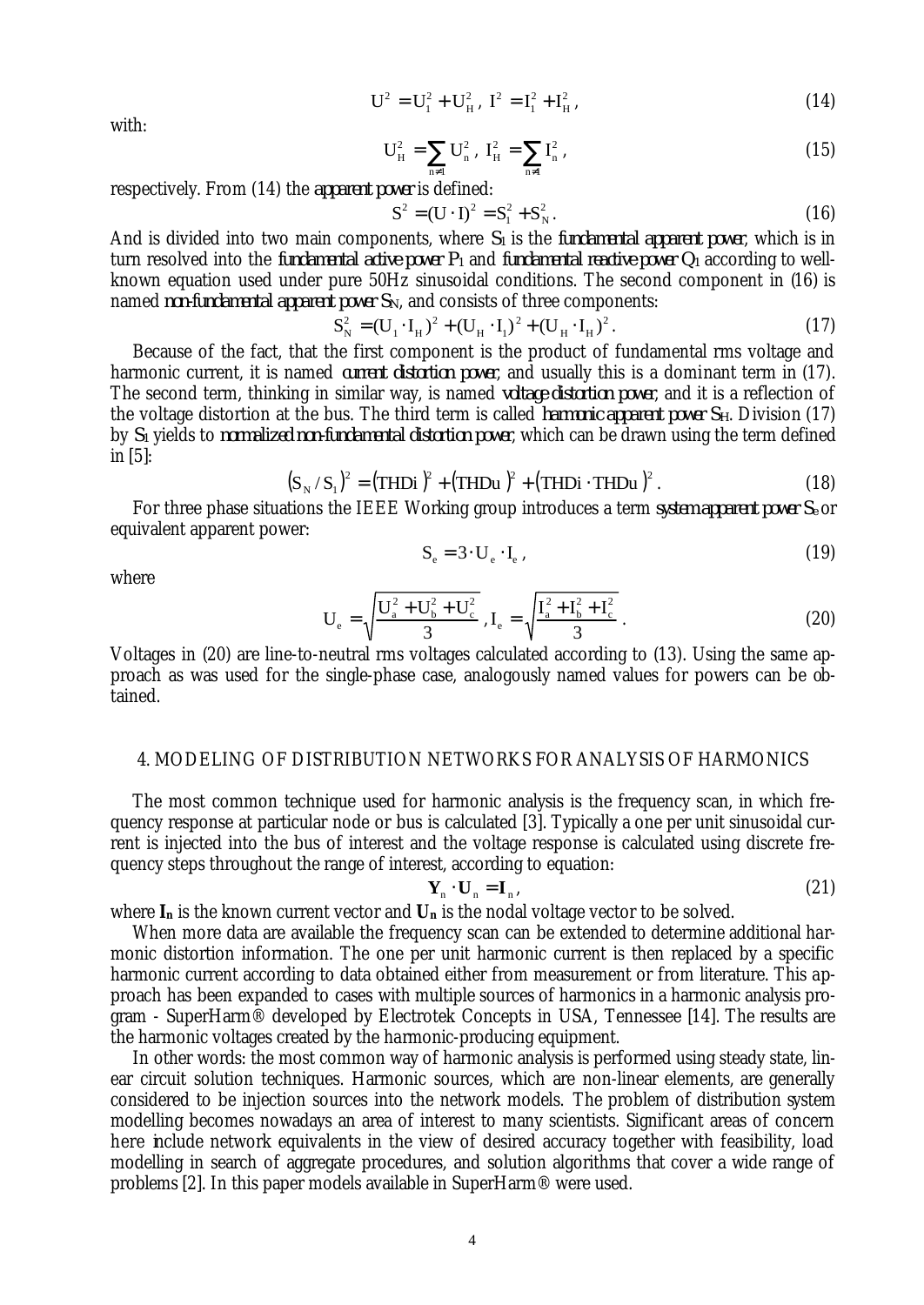The real low voltage distribution system (Fig.1) consisting of step-down transformer, power factor correction capacitance, linear and power electronic load was modelled.

The electrical data of the system components were taken from available devices and equipment descriptions; length of cables was acquired approximately. All capacitances and the inductive coupling between phases in all cables were neglected. The source system was modelled as a purely si-



Fig.1. Distribution system.

Table 1. Case study data.

nusoidal source with an impedance derived from the short-circuit data. The background load mix was chosen according to possessed data and measurements of the voltage at the buses to achieve *THDu* about 2.5% at cubicle bus. Typical harmonic producing loads were connected as illustrated in Tab.1. After that two type of non-linear loads were connected to the system. The shapes of the current waves for both non-linear loads were taken from measurements. The appropriate power density and harmonic contents was calculated, saved in a SuperHarm® library file and used in simulations on conditions, that during power regulation (in the program) the shape of the current curve is constant. This can be seen for example, as a presence of many devices of the same type, which all are working simultaneously. And, at first, was assumed there is no phase difference between these devices. From this point of view it can be seen as the worst case of the conditions of system operation.

| Load                        | Description                                                                                    |                                |                                                      |      |                                                  |                                                   |                                                   |                                  |  |  |  |  |
|-----------------------------|------------------------------------------------------------------------------------------------|--------------------------------|------------------------------------------------------|------|--------------------------------------------------|---------------------------------------------------|---------------------------------------------------|----------------------------------|--|--|--|--|
| Cases                       |                                                                                                |                                |                                                      |      |                                                  |                                                   |                                                   |                                  |  |  |  |  |
| Case 1<br>(back-<br>ground) | SMPS.<br>10kVA,<br>$dpf=0.97$ ,<br>THDi=77.3%                                                  | linear,<br>40kVA.<br>$pf=0.88$ | fluor.light,<br>8kVA.<br>$dpf=0.97$<br>$THDi=21.7\%$ | free | SMPS.<br>10kVA,<br>$dpf=0.97$ ,<br>$THDi=77.3\%$ | linear<br>$pf=0.91$<br>a,c: $20kVA$ ,<br>b: 40kVA | fluor.light,<br>8kVA.<br>$dpf=0.97$<br>THDi=21.7% | linear,<br>40kVA.<br>$pf = 0.88$ |  |  |  |  |
| Case 2                      | as Case 1 plus as a <i>load d</i> was connected 3-phase non-linear load type A (THDi=53.72%),  |                                |                                                      |      |                                                  |                                                   |                                                   |                                  |  |  |  |  |
| Case 3                      | as Case 1 plus as a <i>load d</i> was connected 3-phase non-linear load type B (THDi=115.29%), |                                |                                                      |      |                                                  |                                                   |                                                   |                                  |  |  |  |  |

Case 1 describes the system operation under normal (background) conditions. Waveform of voltage and current at the *Bus0.4kV* are shown in Fig. 2. These conditions were chosen to be the starting point for the next two cases.



line) at *Bus0.4kV* in phase *A*, Case 1, *SL*=0kVA.



Fig.2. Waveform of voltage (black line) and current (dotted Fig. 3. *THDu* at *Bus0.4kV* versus non-linear load power *S<sup>L</sup>* (Case2).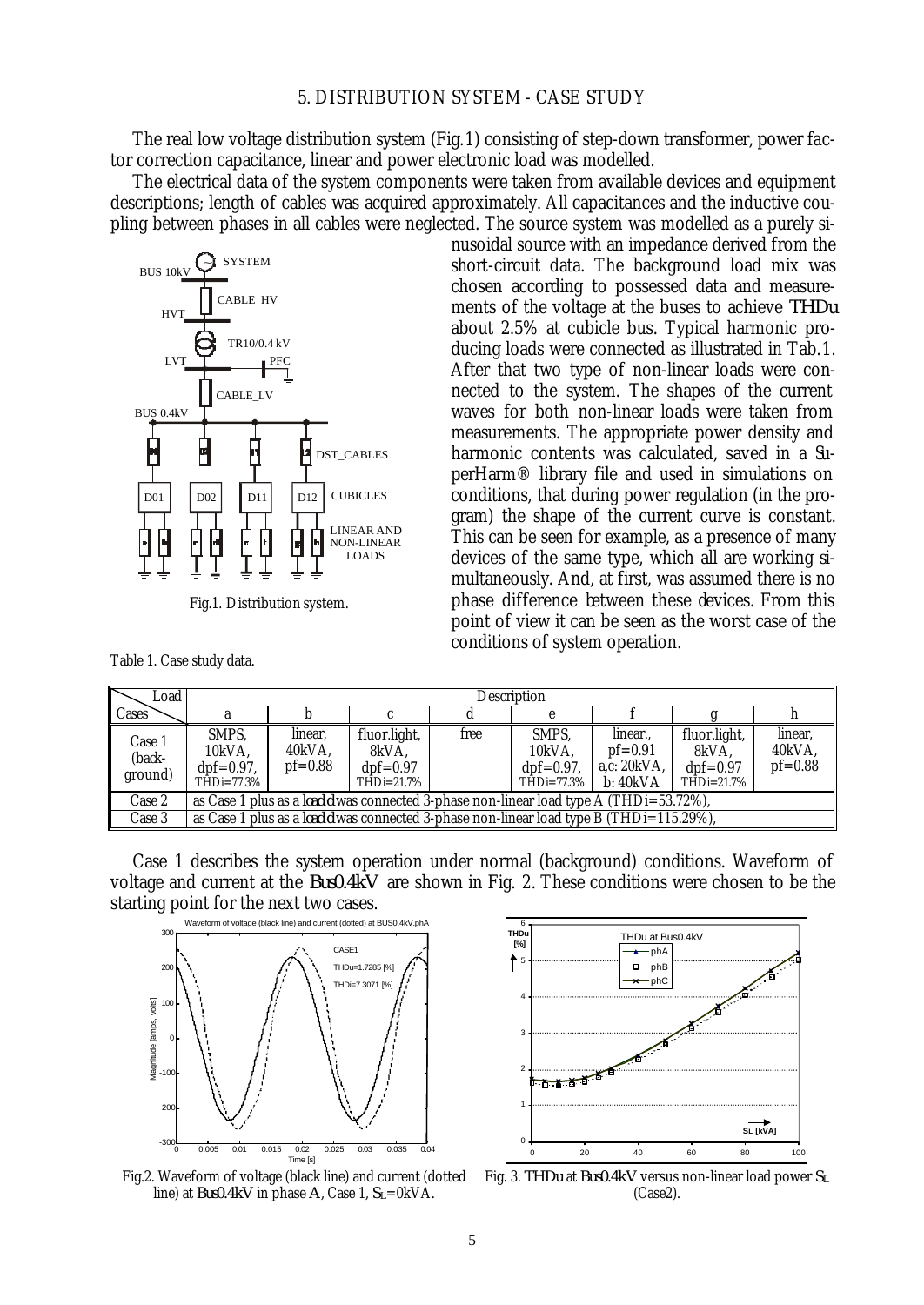In case 2 a non-linear, harmonic producing load with *THDi*=53.72% was connected at load position *d*. The apparent power of this type of load (*SL*) was regulated from 0 to 100kVA. Total Harmonic Distortion at the *Bus0.4kV* for three phases as a function of the load power *SL* is showed in Fig. 3.

Case 3 was performed with similar conditions as in Case 2, except at position *d* another type of non-linear load with about two times higher *THDi*=115.29% was connected.

Both non-linear loads were modelled as three-phase loads using *NONLINEAR* load model available in SuperHarm® device library and not *ISOURCE* model, because the phase difference between load current and supply voltage was not available.

The *Total Harmonic Distortion* for the voltage in phase *B* at *Bus0.4kV* for two types of non-linear load is compared in Fig. 4. Calculated values of voltage harmonic distortion over the distribution buses for the first type of non-linear load are shown in Fig. 5.





second (Case3) type of non-linear load.

Fig. 5. *THDu* in phase *A* at buses calculated for the first type of non-linear load.

Using the data transmitted from the output processor TOP 2000 to the special prepared calculation sheet in Microsoft Excel® several power quantities were obtained at the main bus according to the described three power theories. Some values are shown in Tab. 2.

| Power [kVA]      |                    | $SL = OKVA$ | $SL = 10kVA$ |         | $SL = 50kVA$ |         | $SL = 100kVA$ |         |
|------------------|--------------------|-------------|--------------|---------|--------------|---------|---------------|---------|
| at Bus0.4kV      |                    | Case 1      | Case 2       | Case 3  | Case 2       | Case 3  | Case 2        | Case 3  |
| <b>BUDEANU</b>   | <b>ACTIVE</b>      | 181.713     | 190.625      | 190.612 | 224.905      | 224.556 | 264.741       | 263.383 |
|                  | <b>REACTIVE</b>    | 86.643      | 89.616       | 89.451  | 101.243      | 96.453  | 115.160       | 96.447  |
|                  | <b>IDISTORTION</b> | 15.205      | 12.369       | 17.203  | 21.913       | 66.633  | 48.014        | 139.151 |
| <b>CZARNECKI</b> | <b>APPARENT</b>    | 204.640     | 212.799      | 213.156 | 249.500      | 258.030 | 296.852       | 330.193 |
|                  | ACTIVE             | 181.727     | 190.636      | 190.636 | 224.937      | 224.937 | 264.871       | 264.873 |
|                  | <b>IREACTIVE</b>   | 86.853      | 89.773       | 89.773  | 101.685      | 101.682 | 116.983       | 116.970 |
| <b>IEEE</b>      | Svst.APP.          | 203.622     | 212.658      | 212.910 | 248.988      | 254.626 | 293.781       | 314.102 |
|                  | Fund.APP.          | 203.168     | 212.382      | 212.382 | 248.243      | 248.243 | 290.704       | 290.704 |
|                  | Fund, ACTIVE       | 183.363     | 192.201      | 192.201 | 226.265      | 226.265 | 265.978       | 265.978 |
|                  | Fund.REACTIVE      | 87.494      | 90.359       | 90.359  | 102.121      | 102.121 | 117.322       | 117.322 |

Table 2. Power calculations at *Bus0.4kV*.

Changes of Reactive Power calculated using Budeanu, Czarnecki and IEEE approach versus the non-linear load power *SL* are presented in Fig. 6.

The extreme situation at the main bus, when the second type of non-linear load is working with 100kVA is presented in Fig. 7, where we see high-distorted waveforms of current and voltage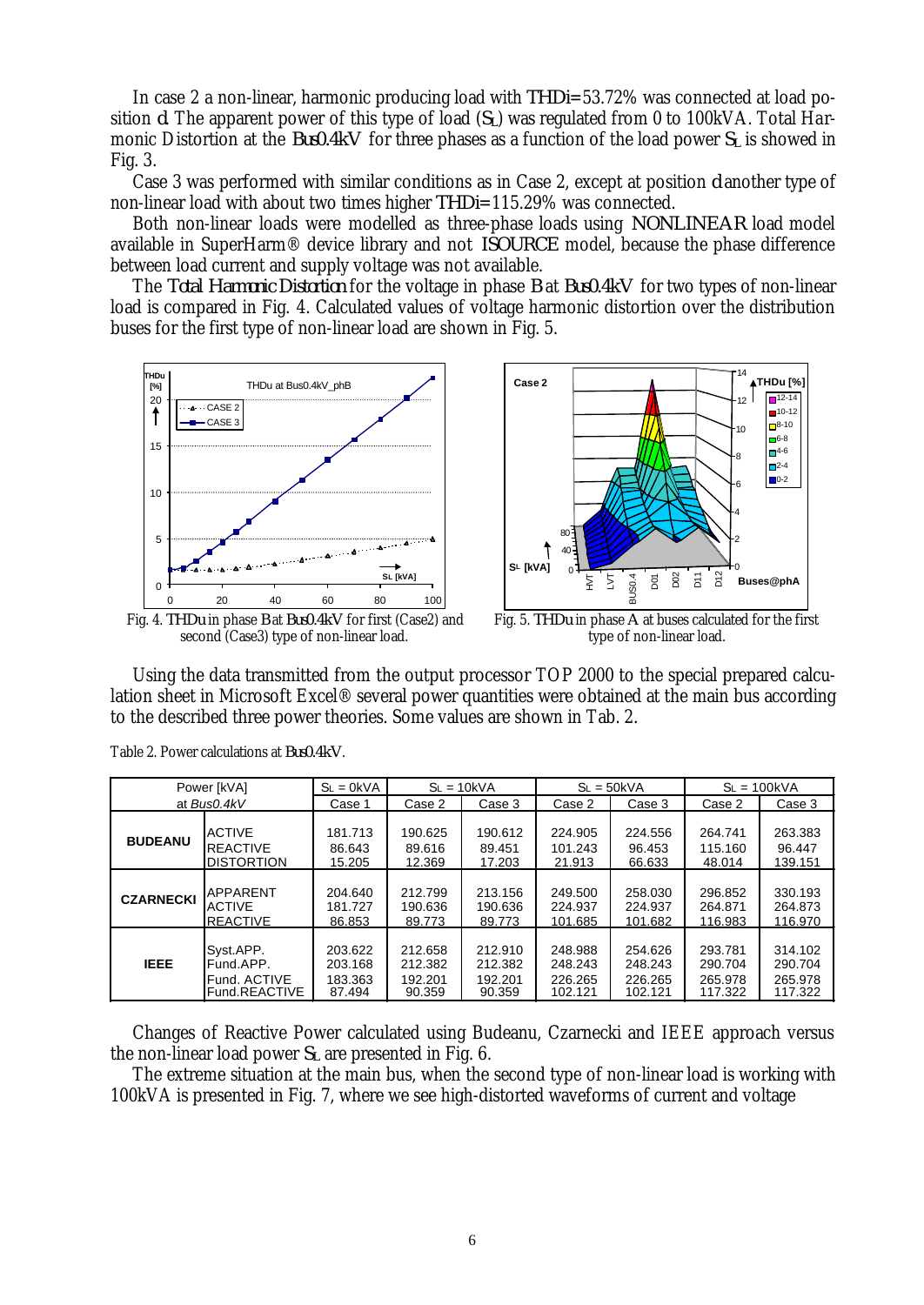

Fig. 6. Reactive power calculated at *Bus0.4kV* for first (Case2) and second (Case3) type of non-linear load.



Fig. 7. Waveform of voltage (black line) and current (dotted line) at *Bus0.4kV* in phase *A*, Case 3, *SL*=100kVA.

#### 6. CONCLUSIONS

The conclusions can be summarized as follows:

- 1. From Fig. 3 can be obtained that phase *B* has a smaller *THD* than the other two. This can be easily explained when we notice that there is a greater amount of linear load in phase *B* than in both other phases (see: load position *e* in Tab. 1). The shape of the curve indices the fact that a relatively big amount of many types harmonic producing loads may cause harmonic cancellation due to phase differences and, as a result, a smaller *THD* at the main bus.
- 2. The second type of non-linear load with two times higher *THDi* (but not of the same harmonic contents) causes much higher voltage harmonic distortion than first one (Fig. 4). It was observed that in both cases bus *HVT* has the lowest values of *THDu*. This confirms the fact, that the transformer impedance has a big influence on the damping of the harmonic distortion until it works in a linear region of its magnetizing characteristics. In fact, during the simulations, the THDu at transformer high voltage bus (HVT) has never exceeded 0.3%.
- 3. The concept of active power calculation is quite similar for the three theories (Tab. 2), however calculation of reactive power according to Budeanu equation fail (Fig. 6) especially when high harmonic distortion is present in the system (Fig. 7).
- 4. This study was made to introduce the problem of the presence of high power ratio loads with pulsed power in a distribution system. SuperHarm® come out as a useful software tool for this investigated problem. Further work will concentrate on the measurements in the network, verification of the calculated values and determination of accurate models of the system elements for harmonic propagation in such a distribution system

## 7. REFERENCES

- [1] Dugan R.C., McGranaghan M.F., Beaty H.W.: Electrical Power Systems Quality. McGraw-Hill, New York 1996
- [2] IEEE PES Tutorial on Harmonics Modeling and Simulation. 98TP125-0, Piscataway, NJ 1998.
- [3] IEEE Task Force: Modeling and Simulation of the Propagation of Harmonics in Electric Power Networks, IEEE Transactions on Power Delivery, vol. 11, No. 1, January 1996, pp.452-474.
- [4] Arrillaga J., Smith B.C.,Watson N.R., Wood A.R.: Power System Harmonic Analysis. John Wiley & Sons, Chichester 1997.
- [5] **IEEE 519-1992 Standard.**
- [6] EN 61000 European Norm.<br>[7] Czarnecki L.S.: Scattered and
- [7] Czarnecki L.S.: Scattered and Reactive Current, Voltage, and Power in Circuits with Nonsinusoidal Waveforms and Their Compensation. IEEE Transactions on Instrumentation and Measurement, vol. 40, No. 3, June 1991, pp.563-567.
- [8] Ferrero A., Superti-Furga G.: A New Approach to the Definition of Power Components in Three-Phase Systems Under Nonsinusoidal Conditions. IEEE Transactions on Instrumentation and Measurement, vol. 40, No. 3, June 1991, pp.568-577.